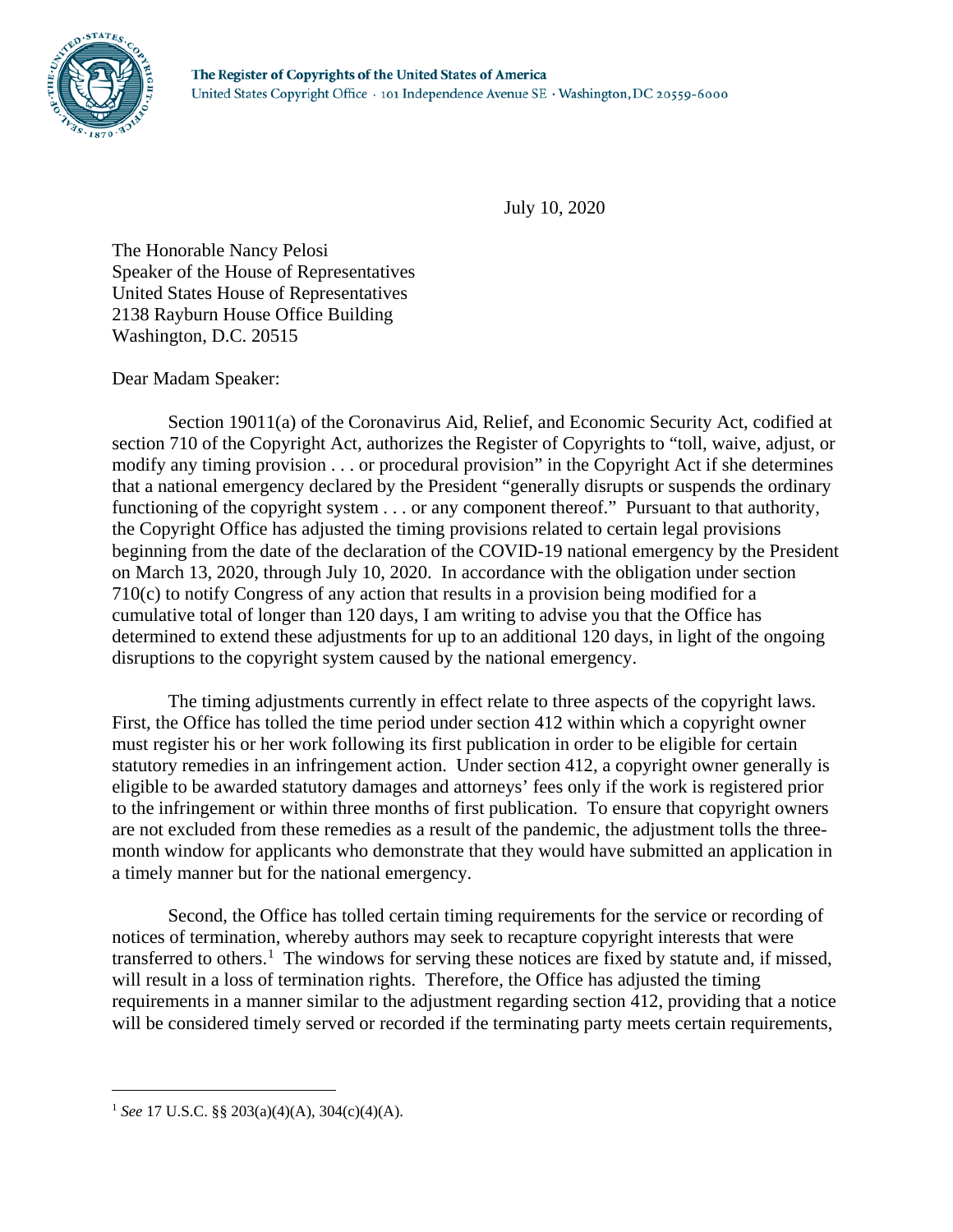$\overline{a}$ 

including demonstrating that he or she would have met the statutory deadline but for the national emergency.

Third, and in limited circumstances related to delivery of physical statements, the Office has tolled certain timing requirements for the service of Notices of Intention (NOIs) and delivery of Statements of Account (SOAs) relating to the use of compulsory licenses for the making and distribution of phonorecords under section  $115.<sup>2</sup>$  $115.<sup>2</sup>$  $115.<sup>2</sup>$  While the Music Modernization Act (MMA) establishes a new, blanket license for digital music providers (DMPs) to be administered by a mechanical licensing collective, this blanket license is not yet available. DMPs and other licensees must continue to comply with section 115's conditions on a song-by-song basis during the current transition period. Under Copyright Office regulations, copyright owners may elect to receive NOIs or SOAs in paper or electronic format, but the default rule is paper delivery. To ensure that licensees may continue to add music to their services, consistent with the intent of the MMA, the Office has adjusted the timing requirements for licensees that are unable to physically deliver these materials during the pandemic.

In each of these areas, the Copyright Office became aware that participants in the copyright system may have been prevented from meeting the relevant deadlines due to the pandemic. For example, restrictions against discretionary travel may have limited copyright owners' ability to access physical copies of their copyrighted works, as required in some instances to register their claims to copyright, and to deliver required physical material to a mail carrier. Similarly, the closure of nonessential businesses has prevented some parties from accessing and/or processing paper documents. In addition, with respect to the section 115 license, the Office understands that a number of copyright owners receive NOIs and SOAs by paper, either because they simply have not opted into electronic delivery, or, for a smaller minority, because they have affirmatively expressed a preference for paper. Further details on each of these adjustments and their relevant background and rationale, as well as other actions taken by the Copyright Office relating to COVID-19, may be found at https://www.copyright.gov/coronavirus/.

Since these adjustments were first announced in the spring, the Copyright Office has continued to monitor the situation carefully. The Office has determined that these disruptions to the ordinary functioning of the copyright system remain in effect, and therefore the timing adjustments should continue beyond July 10. The national emergency declaration by the President remains in force. In addition, according to a recent statement by witnesses appearing before the House Energy and Commerce Committee, "COVID-19 activity will likely continue for some time."<sup>[3](#page-1-1)</sup> Although states have begun to allow businesses and government services to

<span id="page-1-1"></span><sup>3</sup> *Hearing on Oversight of the Trump Administration's Response to the COVID-19 Pandemic*, House Committee on Energy and Commerce, at 10, 116<sup>th</sup> Cong., 2d sess. (June 23, 2020), available at

<span id="page-1-0"></span><sup>&</sup>lt;sup>2</sup> Although the original adjustment also included a provision for tolling royalty payments under section 115 upon a showing of need, the Office understands that all affected entities have been able to continue to make royalty payments, and therefore the Office is not extending that aspect of the adjustment.

<https://docs.house.gov/meetings/IF/IF00/20200623/110829/HHRG-116-IF00-20200623-SD003.pdf> (statement of Robert R. Redfield, M.D., Director, Centers for Disease Control and Prevention, Anthony S. Fauci, M.D., Director, National Institute of Allergy and Infectious Diseases, National Institutes of Health, Admiral Brett P. Giroir, M.D., Assistant Secretary for Health, U.S. Department of Health and Human Services, and Stephen M. Hahn, M.D., Commissioner of Food and Drugs, U.S. Food and Drug Administration).